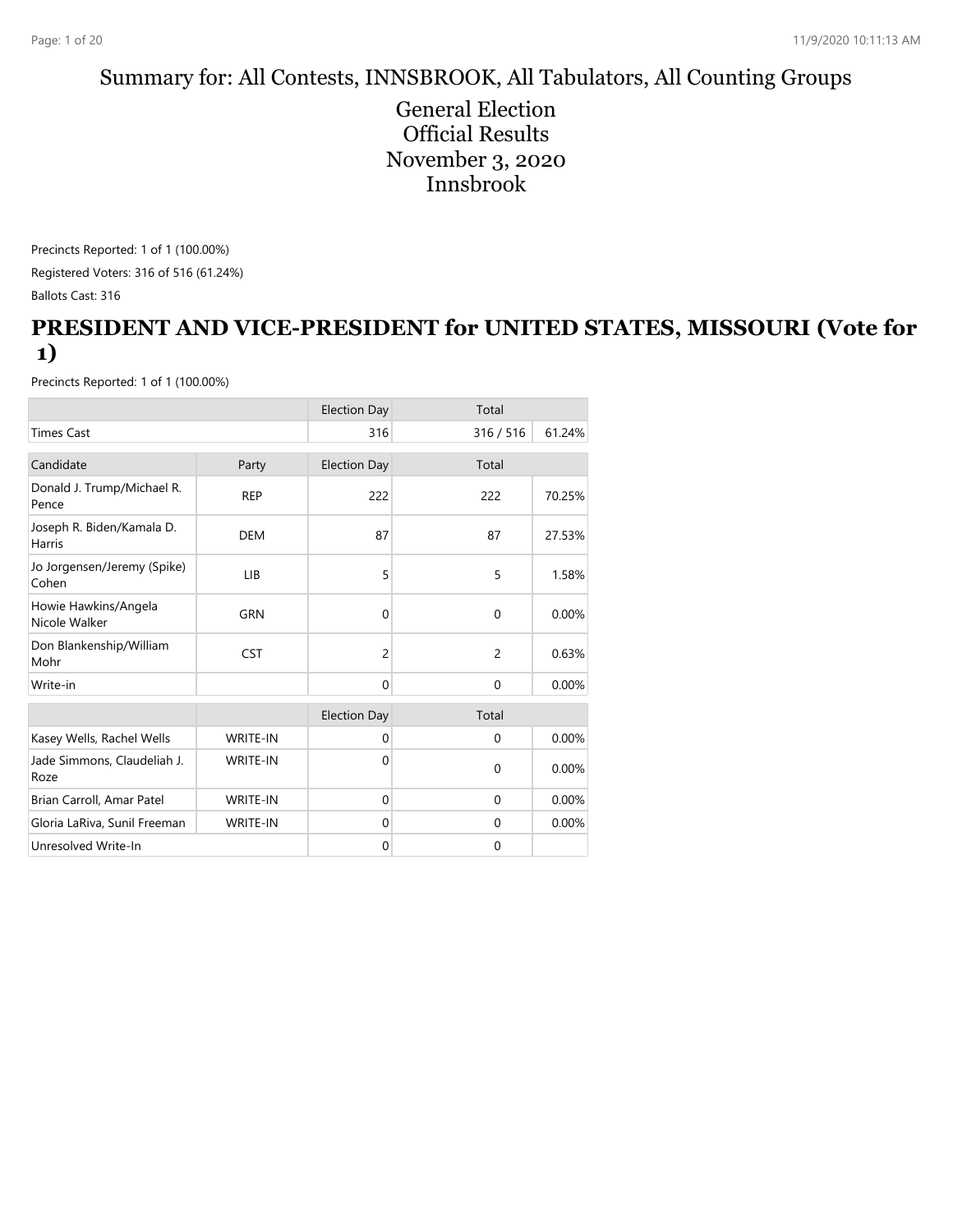# **GOVERNOR for MISSOURI, MISSOURI (Vote for 1)**

|                     |                 | <b>Election Day</b> | Total          |        |
|---------------------|-----------------|---------------------|----------------|--------|
| <b>Times Cast</b>   |                 | 316                 | 316/516        | 61.24% |
| Candidate           | Party           | <b>Election Day</b> | Total          |        |
| Mike Parson         | <b>REP</b>      | 225                 | 225            | 71.88% |
| Nicole Galloway     | DEM             | 83                  | 83             | 26.52% |
| <b>Rik Combs</b>    | LIB.            | 4                   | $\overline{4}$ | 1.28%  |
| Jerome Howard Bauer | GRN             |                     | 1              | 0.32%  |
| Write-in            |                 | $\Omega$            | $\Omega$       | 0.00%  |
|                     |                 | <b>Election Day</b> | Total          |        |
| Arnie C. AC Dienoff | <b>WRITE-IN</b> | $\Omega$            | $\Omega$       | 0.00%  |
| Theo (Ted) Brown Sr | <b>WRITE-IN</b> | $\Omega$            | $\Omega$       | 0.00%  |
| Martin Lindstedt    | <b>WRITE-IN</b> | $\Omega$            | $\Omega$       | 0.00%  |
| Unresolved Write-In |                 | $\Omega$            | $\Omega$       |        |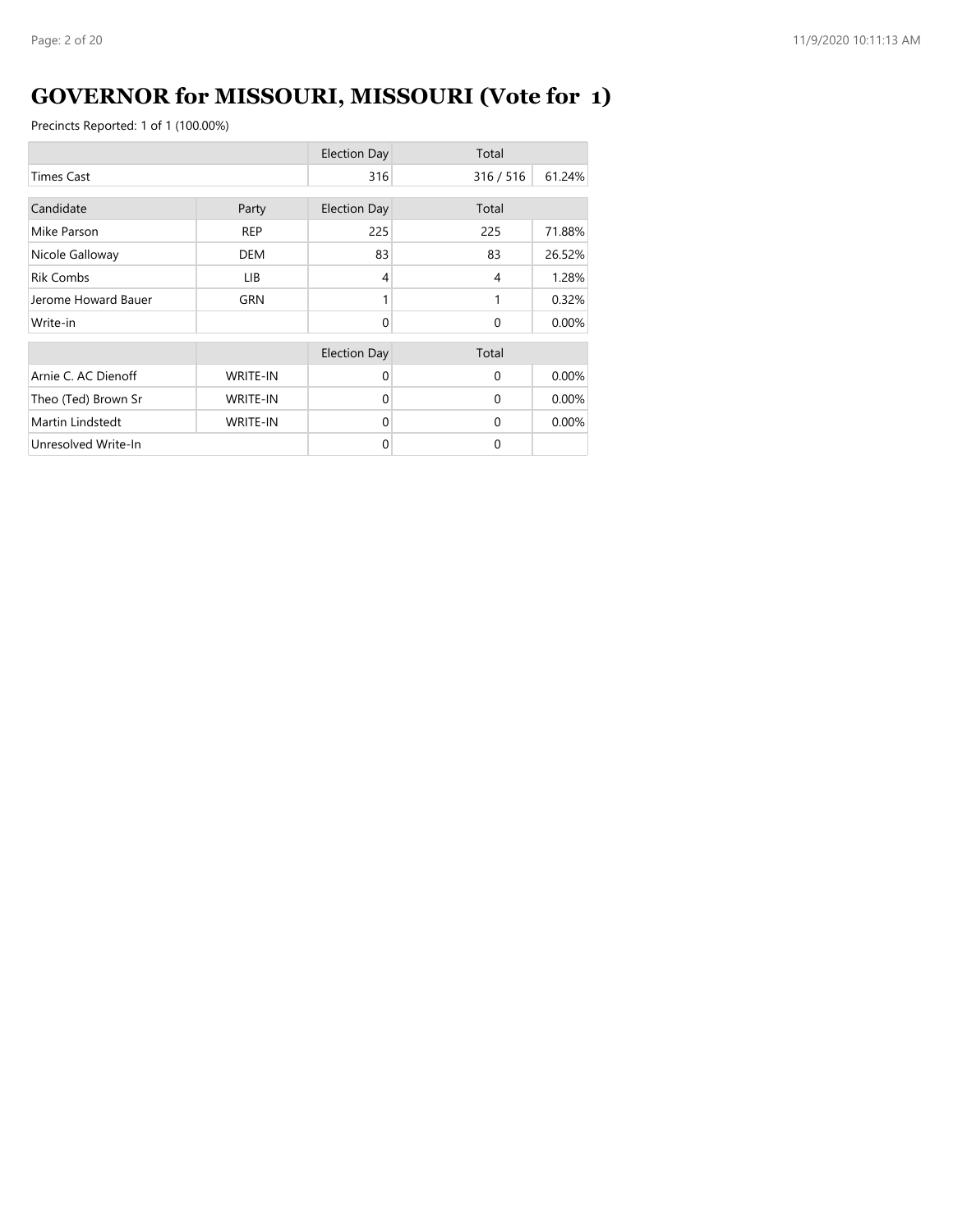# **LIEUTENANT GOVERNOR for MISSOURI, MISSOURI (Vote for 1)**

|                     |                 | <b>Election Day</b> | Total     |        |
|---------------------|-----------------|---------------------|-----------|--------|
| <b>Times Cast</b>   |                 | 316                 | 316 / 516 | 61.24% |
| Candidate           |                 |                     | Total     |        |
|                     | Party           | <b>Election Day</b> |           |        |
| Mike Kehoe          | <b>REP</b>      | 233                 | 233       | 74.44% |
| Alissia Canady      | <b>DEM</b>      | 75                  | 75        | 23.96% |
| <b>Bill Slantz</b>  | LIB.            | 4                   | 4         | 1.28%  |
| Kelley Dragoo       | <b>GRN</b>      |                     | 1         | 0.32%  |
| Write-in            |                 | $\Omega$            | $\Omega$  | 0.00%  |
|                     |                 | <b>Election Day</b> | Total     |        |
|                     |                 |                     |           |        |
| Jeremy Gundel       | <b>WRITE-IN</b> | $\Omega$            | $\Omega$  | 0.00%  |
| Unresolved Write-In |                 | 0                   | 0         |        |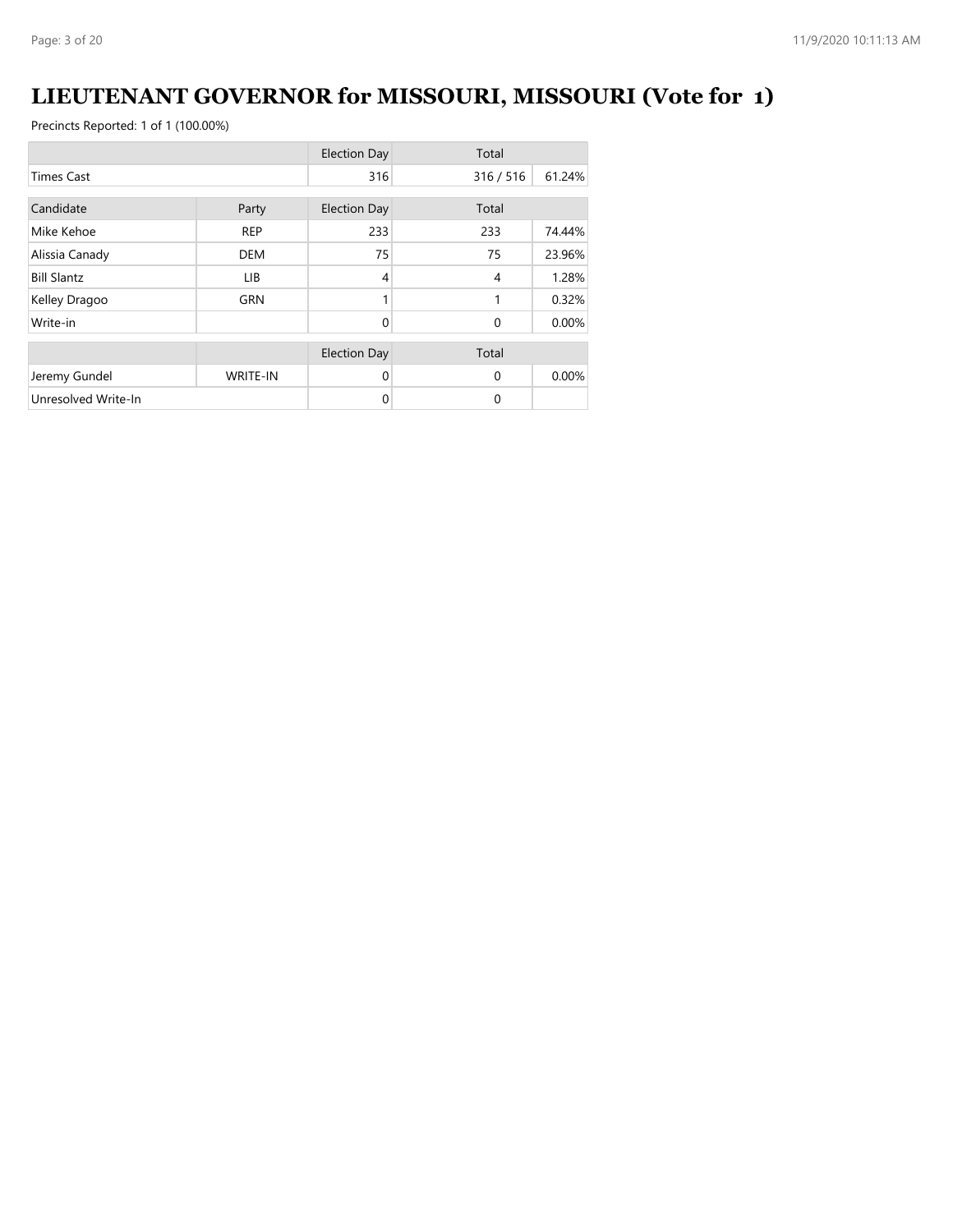# **SECRETARY OF STATE for MISSOURI, MISSOURI (Vote for 1)**

|                        |            | <b>Election Day</b> | Total          |        |
|------------------------|------------|---------------------|----------------|--------|
| <b>Times Cast</b>      |            | 316                 | 316 / 516      | 61.24% |
| Candidate              | Party      | <b>Election Day</b> | Total          |        |
| John R. (Jay) Ashcroft | <b>REP</b> | 231                 | 231            | 73.10% |
| Yinka Faleti           | <b>DEM</b> | 77                  | 77             | 24.37% |
| Carl Herman Freese     | LIB        | 6                   | 6              | 1.90%  |
| Paul Lehmann           | <b>GRN</b> | 2                   | $\overline{c}$ | 0.63%  |
| Paul Venable           | <b>CST</b> | $\Omega$            | $\Omega$       | 0.00%  |
| Write-in               |            | $\Omega$            | $\Omega$       | 0.00%  |
|                        |            | <b>Election Day</b> | Total          |        |
| Unresolved Write-In    |            | 0                   | $\Omega$       |        |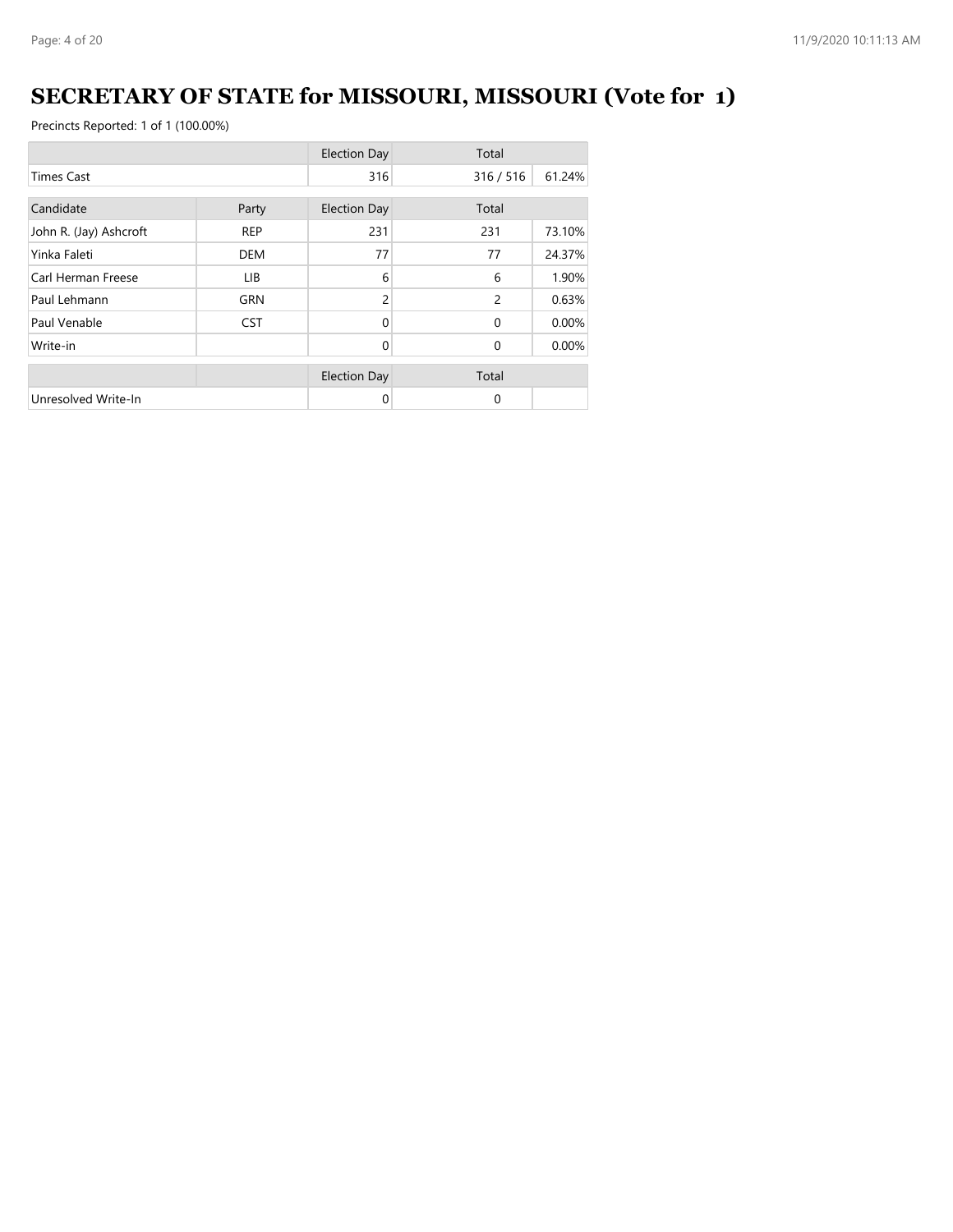# **STATE TREASURER for MISSOURI, MISSOURI (Vote for 1)**

|                        |            | <b>Election Day</b> | Total        |          |
|------------------------|------------|---------------------|--------------|----------|
| <b>Times Cast</b>      |            | 316                 | 316 / 516    | 61.24%   |
| Candidate<br>Party     |            | <b>Election Day</b> | Total        |          |
| Scott Fitzpatrick      | <b>REP</b> | 236                 | 236          | 74.92%   |
| Vicki Lorenz Englund   | <b>DEM</b> | 72                  | 72           | 22.86%   |
| Nicholas (Nick) Kasoff | LIB.       | 6                   | 6            | 1.90%    |
| Joseph Civettini       | <b>GRN</b> |                     | 1            | 0.32%    |
| Write-in               |            | $\Omega$            | $\Omega$     | $0.00\%$ |
|                        |            | <b>Election Day</b> | Total        |          |
| Unresolved Write-In    |            | 0                   | $\mathbf{0}$ |          |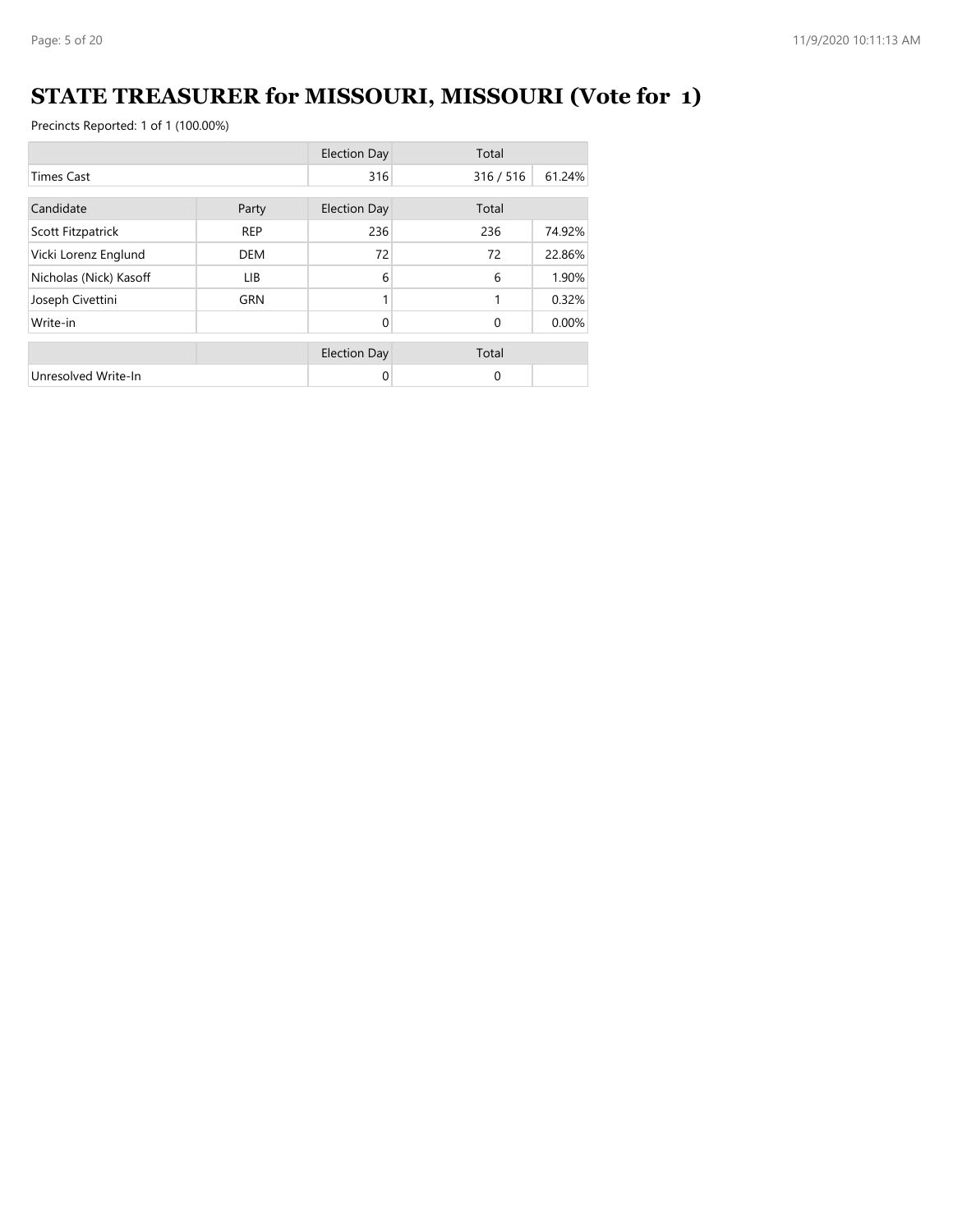# **ATTORNEY GENERAL for MISSOURI, MISSOURI (Vote for 1)**

|                      |            | <b>Election Day</b> | Total        |        |
|----------------------|------------|---------------------|--------------|--------|
| <b>Times Cast</b>    |            | 316                 | 316 / 516    | 61.24% |
| Candidate<br>Party   |            | <b>Election Day</b> | Total        |        |
| Eric Schmitt         | <b>REP</b> | 236                 | 236          | 74.68% |
| <b>Rich Finneran</b> | <b>DEM</b> | 74                  | 74           | 23.42% |
| Kevin C Babcock      | LIB.       | 6                   | 6            | 1.90%  |
| Write-in             |            | $\Omega$            | $\mathbf{0}$ | 0.00%  |
|                      |            | <b>Election Day</b> | Total        |        |
| Unresolved Write-In  |            | $\Omega$            | $\Omega$     |        |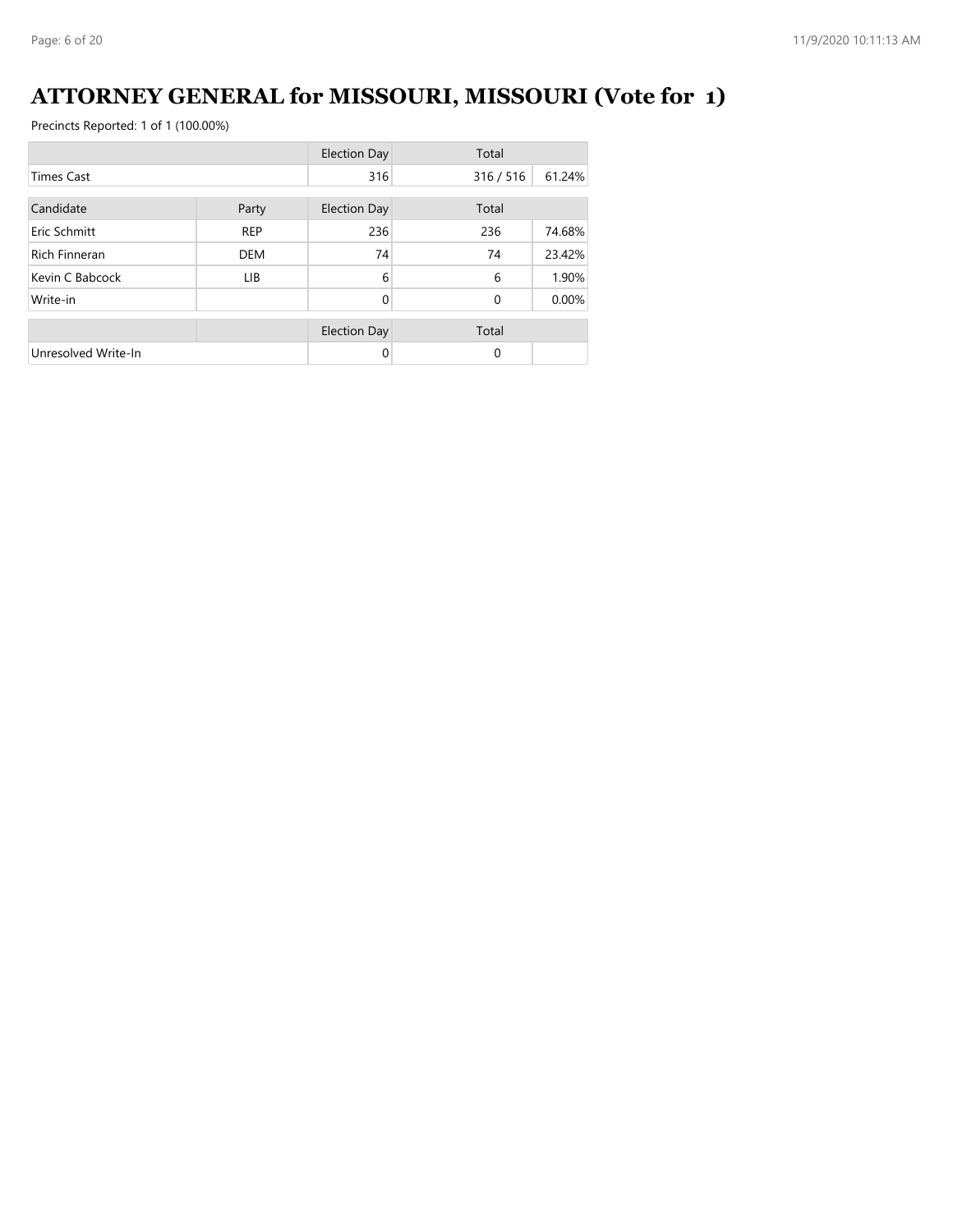#### **UNITED STATES REPRESENTATIVE IN CONGRESS for 3RD DISTRICT, MISSOURI (Vote for 1)**

|                           |                 | <b>Election Day</b> | Total    |        |
|---------------------------|-----------------|---------------------|----------|--------|
| <b>Times Cast</b>         |                 | 316                 | 316/516  | 61.24% |
| Candidate                 | Party           | <b>Election Day</b> | Total    |        |
| <b>Blaine Luetkemeyer</b> | <b>REP</b>      | 230                 | 230      | 73.48% |
| Megan Rezabek             | <b>DEM</b>      | 78                  | 78       | 24.92% |
| Leonard J Steinman II     | <b>LIB</b>      | 5                   | 5        | 1.60%  |
| Write-in                  |                 | 0                   | $\Omega$ | 0.00%  |
|                           |                 | <b>Election Day</b> | Total    |        |
| Thomas (Tom) Clapp        | <b>WRITE-IN</b> | 0                   | $\Omega$ | 0.00%  |
| Unresolved Write-In       |                 | 0                   | $\Omega$ |        |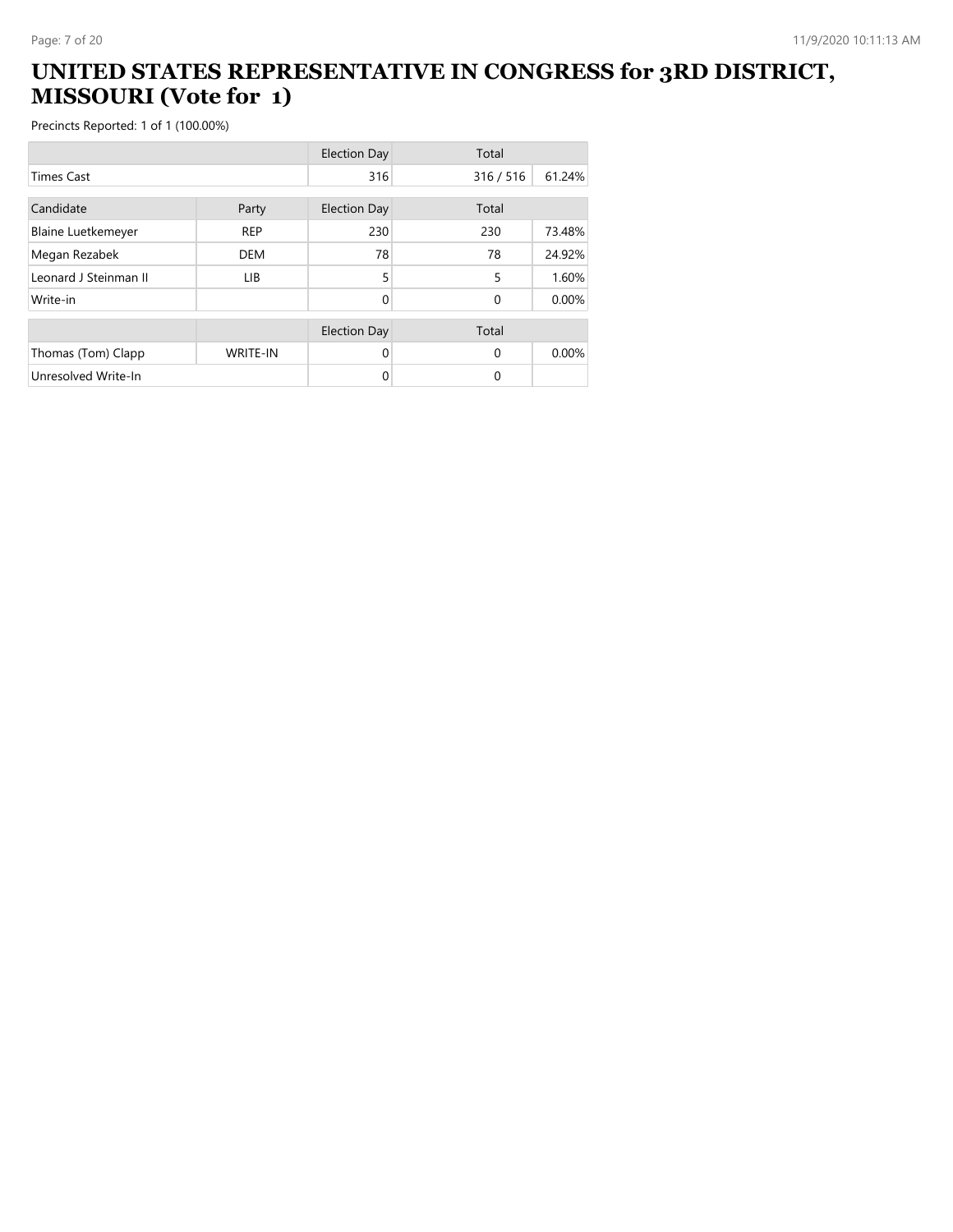### **STATE REPRESENTATIVE for 63RD DISTRICT, MISSOURI (Vote for 1)**

|                       |            | <b>Election Day</b> | Total   |         |
|-----------------------|------------|---------------------|---------|---------|
| <b>Times Cast</b>     |            | 316                 | 316/516 | 61.24%  |
| Candidate             | Party      | <b>Election Day</b> | Total   |         |
|                       |            |                     |         |         |
| <b>Richard W West</b> | <b>REP</b> | 272                 | 272     | 100.00% |
| Write-in              |            | 6                   | 6       | 2.21%   |
|                       |            | <b>Election Day</b> | Total   |         |
| Unresolved Write-In   |            | 6                   | 6       |         |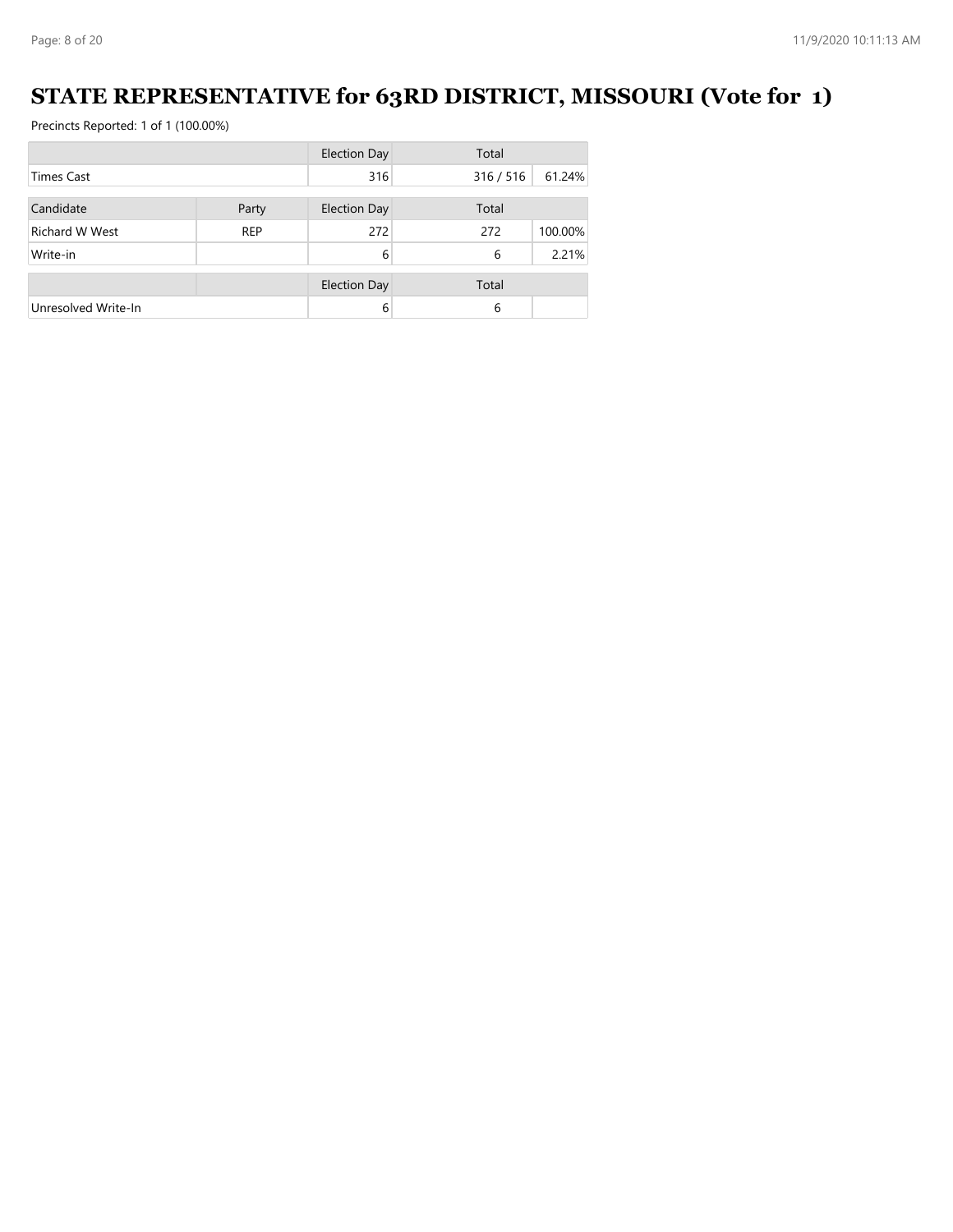### **COUNTY COMMISSIONER for SOUTHERN DISTRICT, MISSOURI (Vote for 1)**

|                     |            | <b>Election Day</b> | Total     |         |
|---------------------|------------|---------------------|-----------|---------|
| <b>Times Cast</b>   |            | 316                 | 316 / 516 | 61.24%  |
|                     |            |                     |           |         |
| Candidate           | Party      | <b>Election Day</b> | Total     |         |
| Tom Meyer           | <b>REP</b> | 268                 | 268       | 100.00% |
| Write-in            |            | 3                   | 3         | 1.12%   |
|                     |            | <b>Election Day</b> | Total     |         |
|                     |            |                     |           |         |
| Unresolved Write-In |            | 3                   | 3         |         |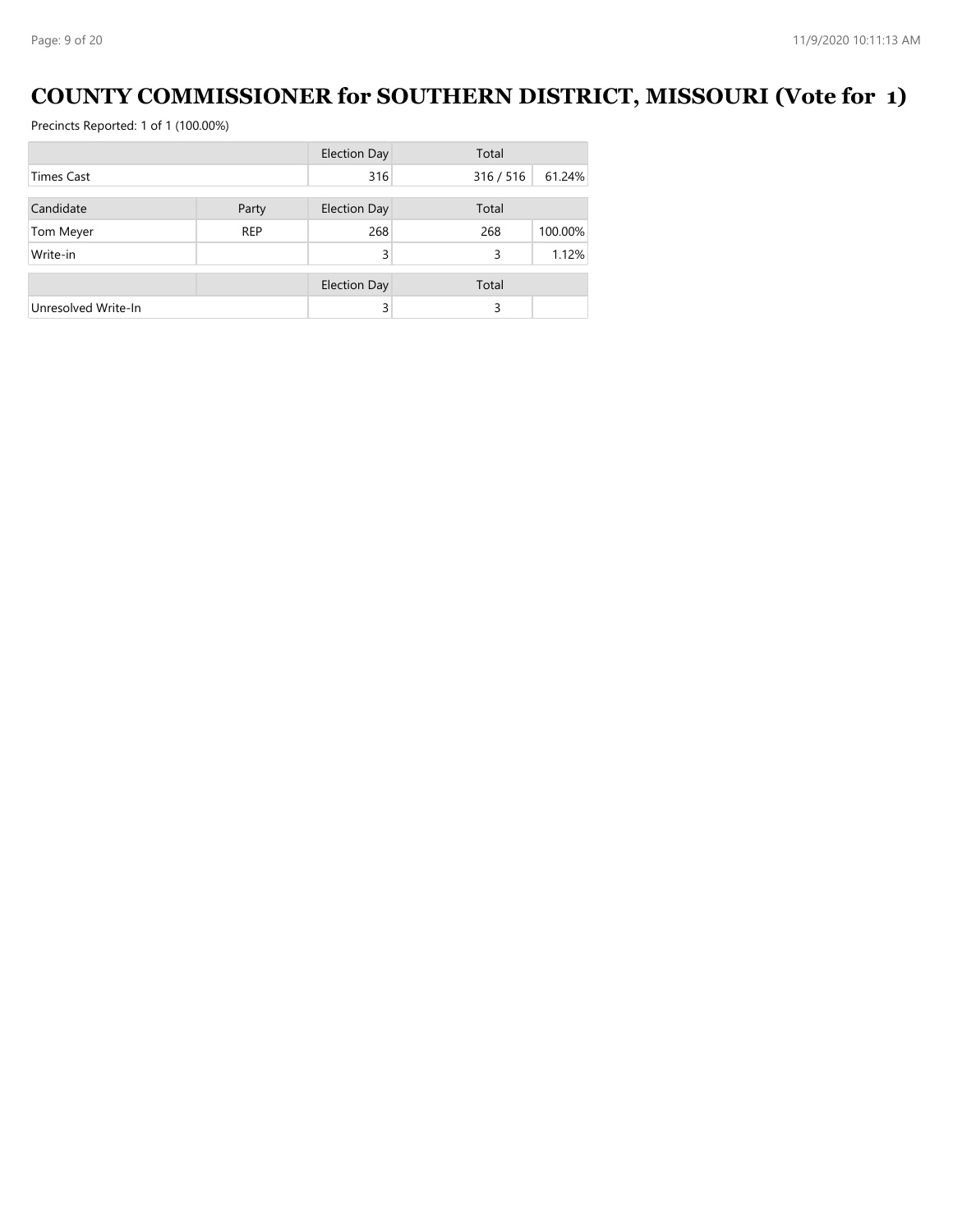# **SHERIFF for WARREN COUNTY, MISSOURI (Vote for 1)**

|                     |            | <b>Election Day</b> | Total   |         |
|---------------------|------------|---------------------|---------|---------|
| <b>Times Cast</b>   |            | 316                 | 316/516 | 61.24%  |
| Candidate           |            |                     | Total   |         |
|                     | Party      | <b>Election Day</b> |         |         |
| Kevin Harrison      | <b>REP</b> | 273                 | 273     | 100.00% |
| Write-in            |            | 3                   | 3       | 1.10%   |
|                     |            |                     |         |         |
|                     |            | <b>Election Day</b> | Total   |         |
| Unresolved Write-In |            | 3                   | 3       |         |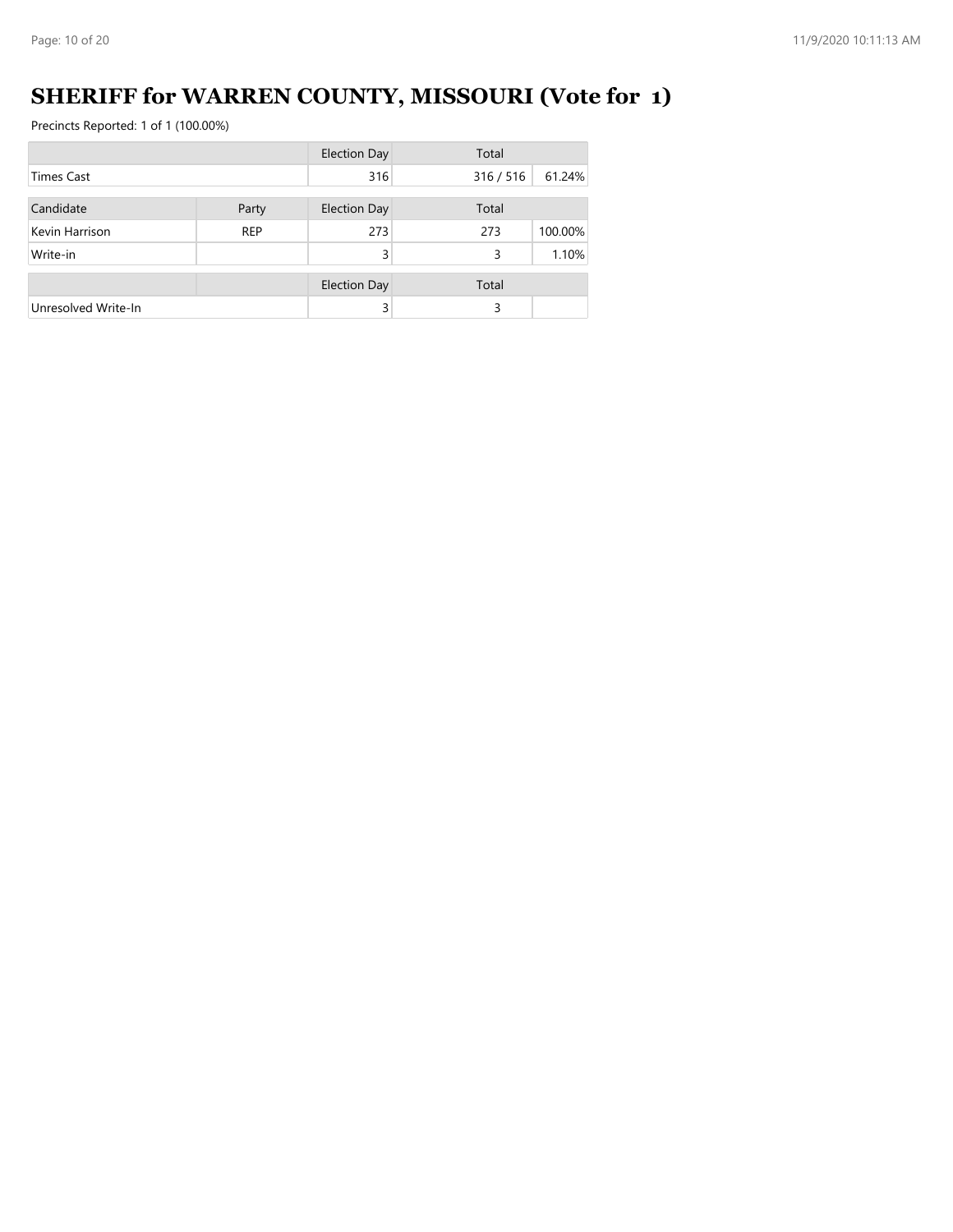# **ASSESSOR for WARREN COUNTY, MISSOURI (Vote for 1)**

|                          |            | <b>Election Day</b> | Total   |         |
|--------------------------|------------|---------------------|---------|---------|
| <b>Times Cast</b>        |            | 316                 | 316/516 | 61.24%  |
| Candidate                |            |                     | Total   |         |
|                          | Party      | <b>Election Day</b> |         |         |
| Kathryn L. (Katie) Smith | <b>REP</b> | 272                 | 272     | 100.00% |
| Write-in                 |            | 4                   | 4       | 1.47%   |
|                          |            | <b>Election Day</b> | Total   |         |
| Unresolved Write-In      |            | $\overline{4}$      | 4       |         |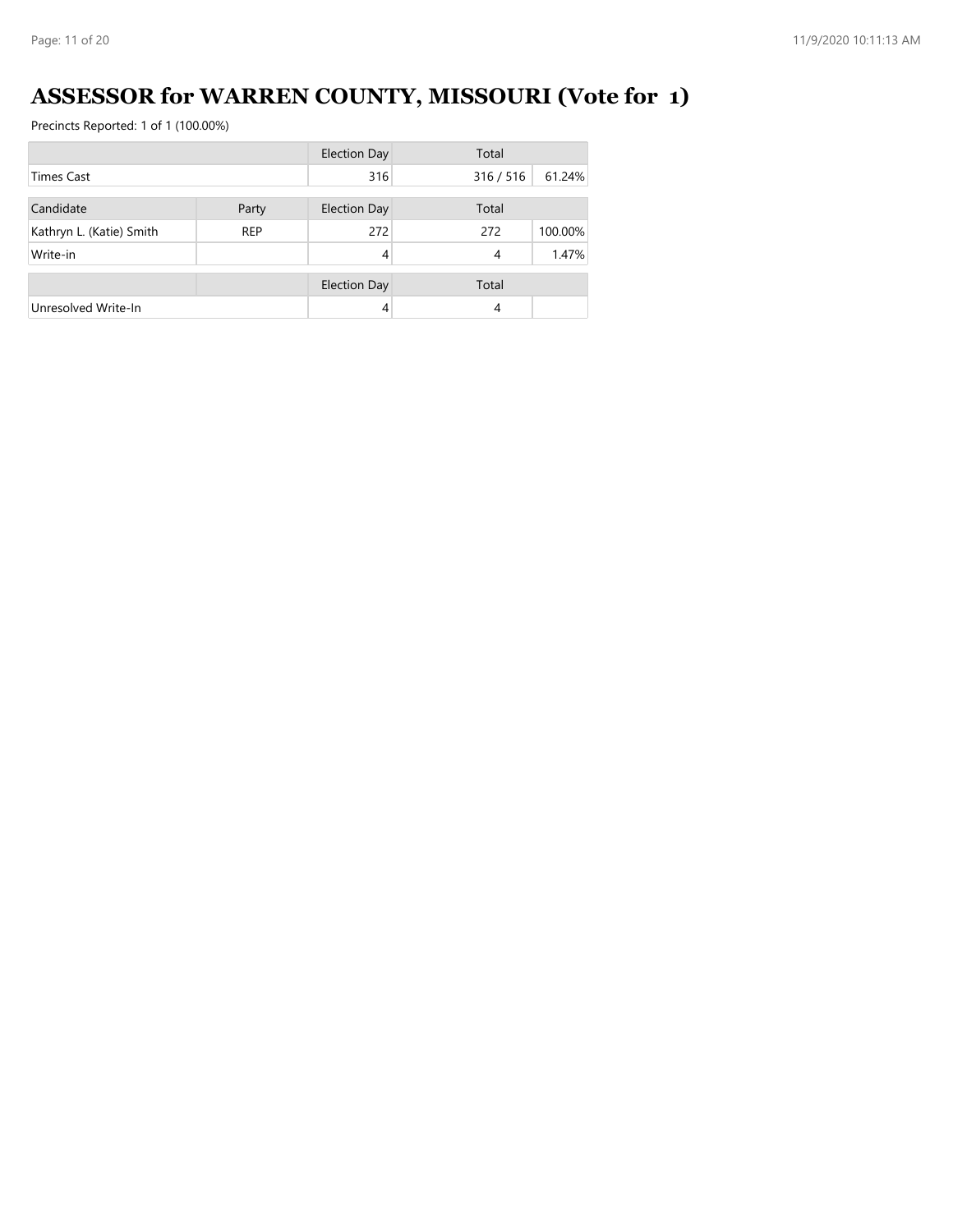### **PUBLIC ADMINISTRATOR for WARREN COUNTY, MISSOURI (Vote for 1)**

|                         |            | <b>Election Day</b> | Total   |         |
|-------------------------|------------|---------------------|---------|---------|
| <b>Times Cast</b>       |            | 316                 | 316/516 | 61.24%  |
|                         |            |                     |         |         |
| Candidate               | Party      | <b>Election Day</b> | Total   |         |
| Melissa (Missy) Dempsey | <b>REP</b> | 273                 | 273     | 100.00% |
| Write-in                |            | 3                   | 3       | 1.10%   |
|                         |            | <b>Election Day</b> | Total   |         |
| Unresolved Write-In     |            | 3                   | 3       |         |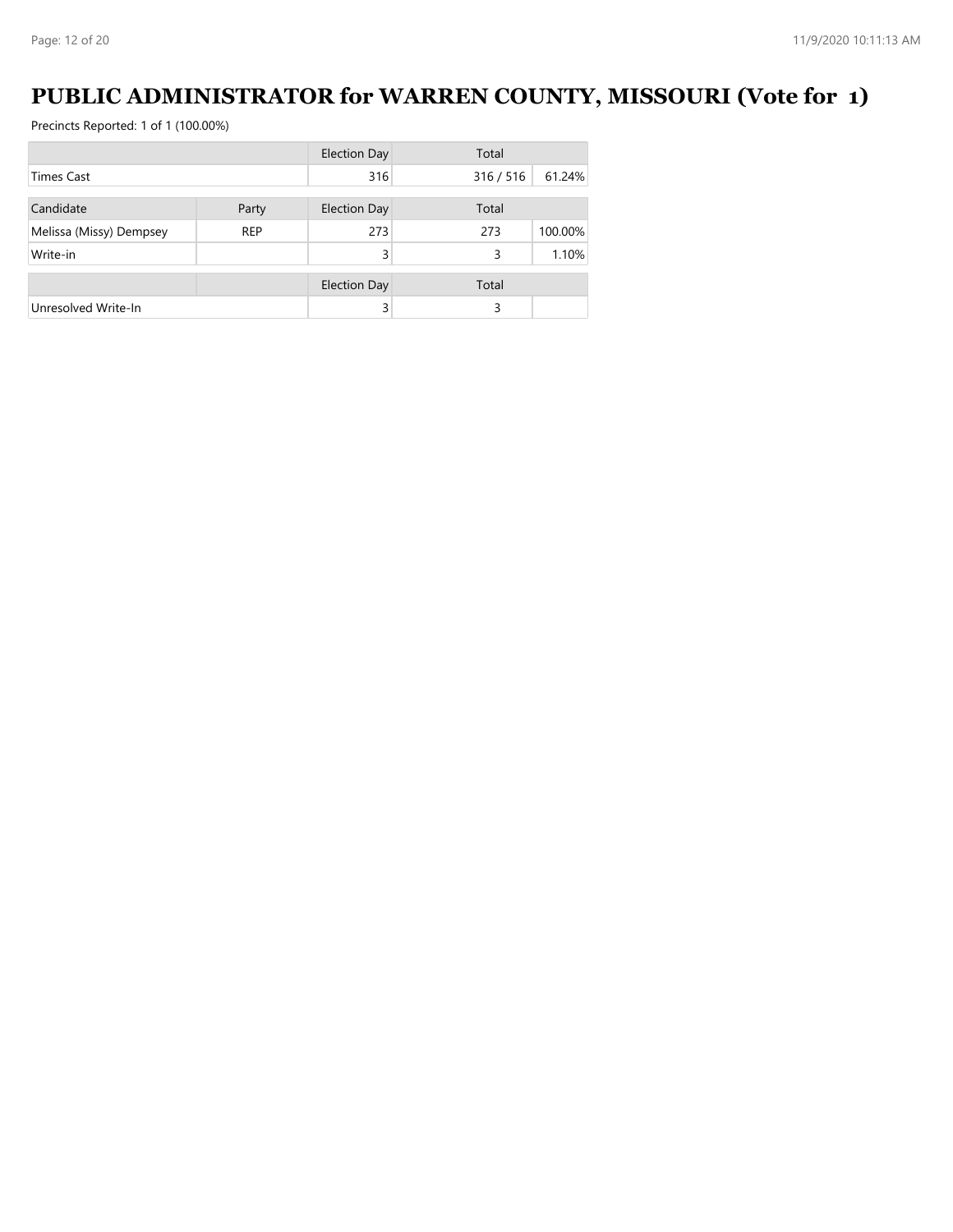# **CORONER for WARREN COUNTY, MISSOURI (Vote for 1)**

|                     |            | <b>Election Day</b> | Total   |         |
|---------------------|------------|---------------------|---------|---------|
| <b>Times Cast</b>   |            | 316                 | 316/516 | 61.24%  |
|                     |            |                     |         |         |
| Candidate           | Party      | <b>Election Day</b> | Total   |         |
| Mark W. O'Neill     | <b>REP</b> | 271                 | 271     | 100.00% |
| Write-in            |            | 2                   | 2       | 0.74%   |
|                     |            | <b>Election Day</b> | Total   |         |
| Unresolved Write-In |            |                     | 2       |         |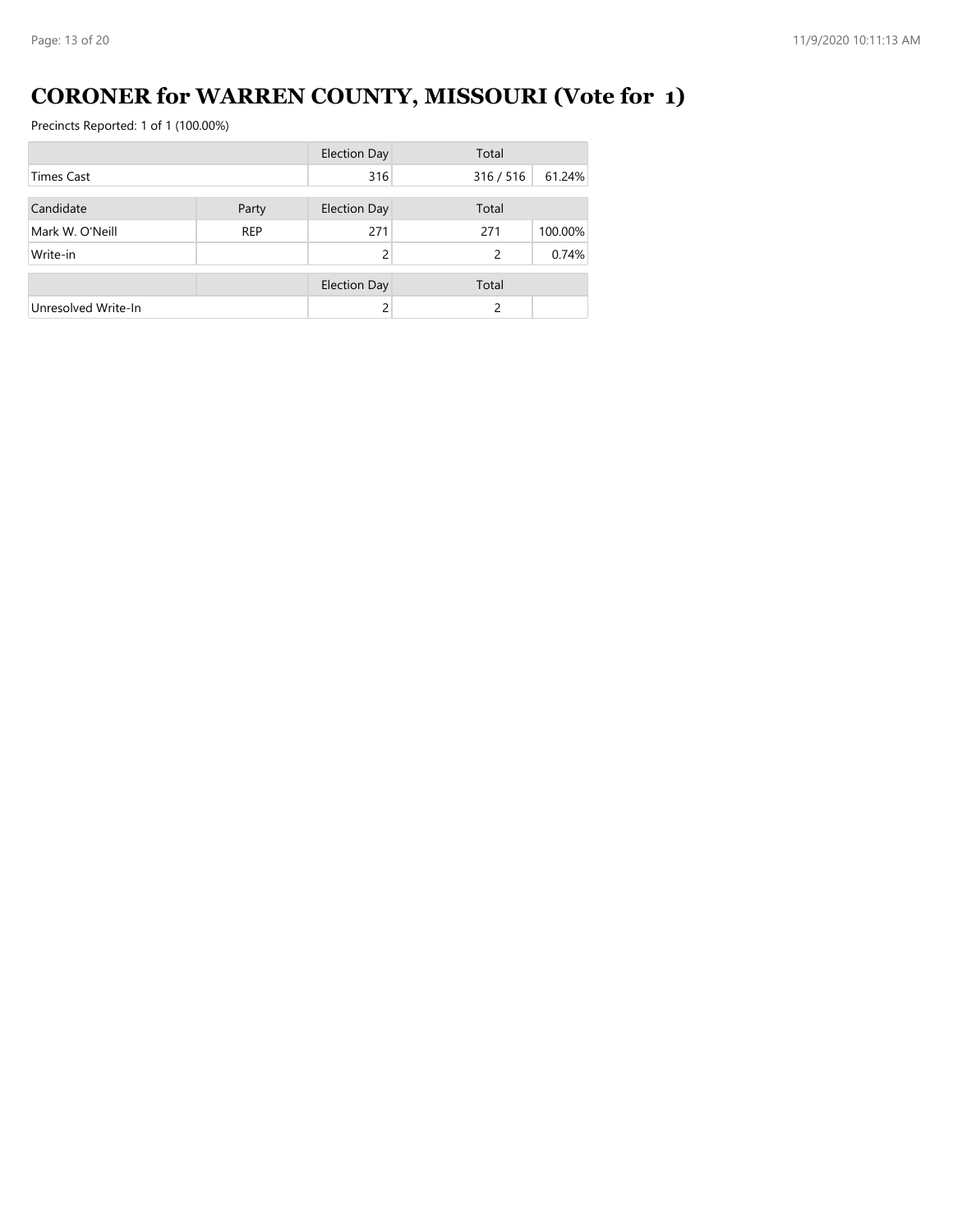# **SURVEYOR for WARREN COUNTY, MISSOURI (Vote for 1)**

|                     |            | <b>Election Day</b> | Total   |         |
|---------------------|------------|---------------------|---------|---------|
| <b>Times Cast</b>   |            | 316                 | 316/516 | 61.24%  |
| Candidate           | Party      | Election Day        | Total   |         |
| Robert L. Lewis     | <b>REP</b> | 271                 | 271     | 100.00% |
|                     |            |                     |         |         |
| Write-in            |            | 3                   | 3       | 1.11%   |
|                     |            | <b>Election Day</b> | Total   |         |
| Unresolved Write-In |            | 3                   | 3       |         |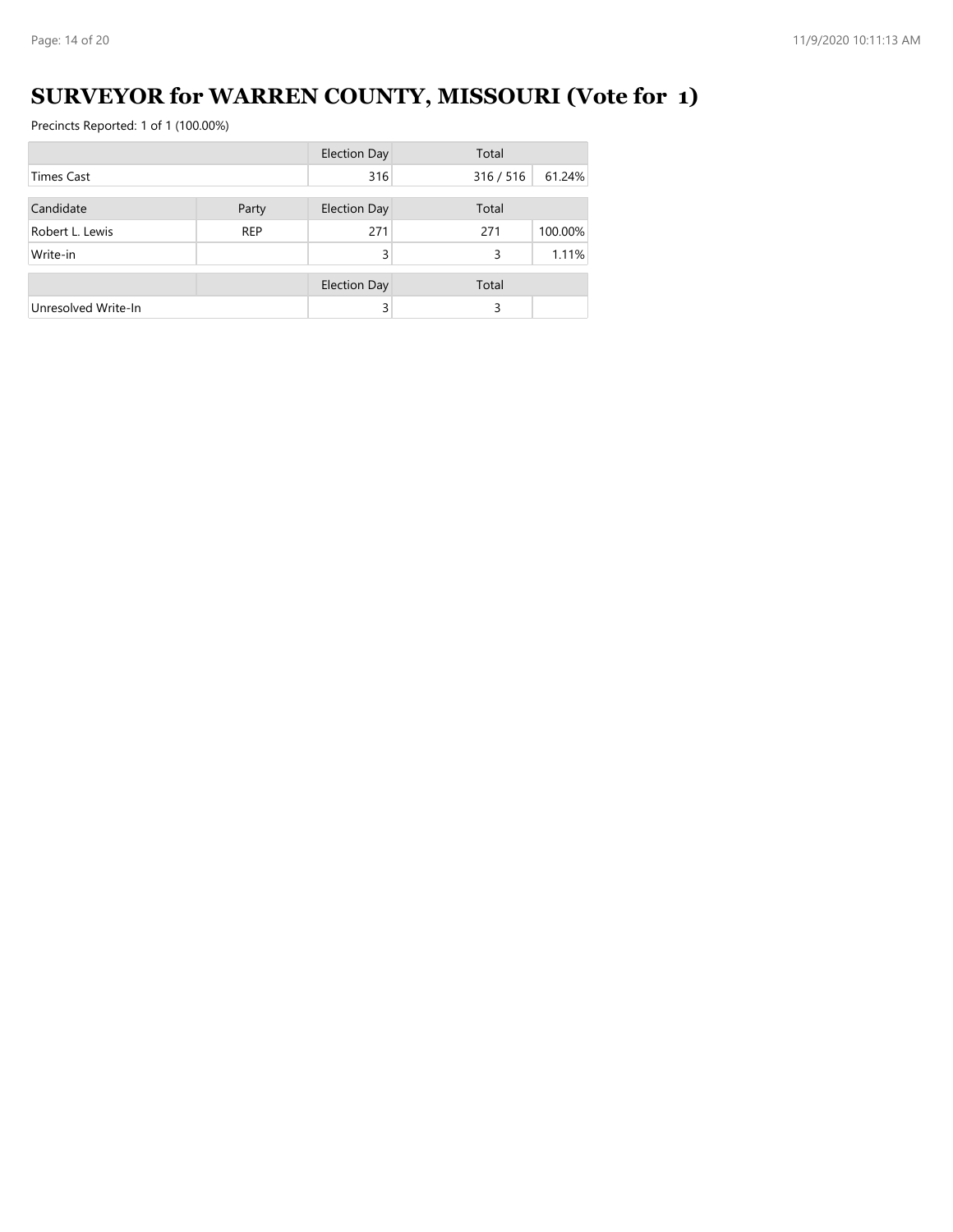### **CONSTITUTIONAL AMENDMENT NO. 1, MISSOURI (Vote for 1)**

|                     |       | <b>Election Day</b> | Total     |        |
|---------------------|-------|---------------------|-----------|--------|
| <b>Times Cast</b>   |       | 316                 | 316 / 516 | 61.24% |
|                     |       |                     |           |        |
| Candidate           | Party | <b>Election Day</b> | Total     |        |
| <b>YES</b>          |       | 149                 | 149       | 48.38% |
| <b>NO</b>           |       | 159                 | 159       | 51.62% |
|                     |       | <b>Election Day</b> | Total     |        |
| Unresolved Write-In |       | 0                   | $\Omega$  |        |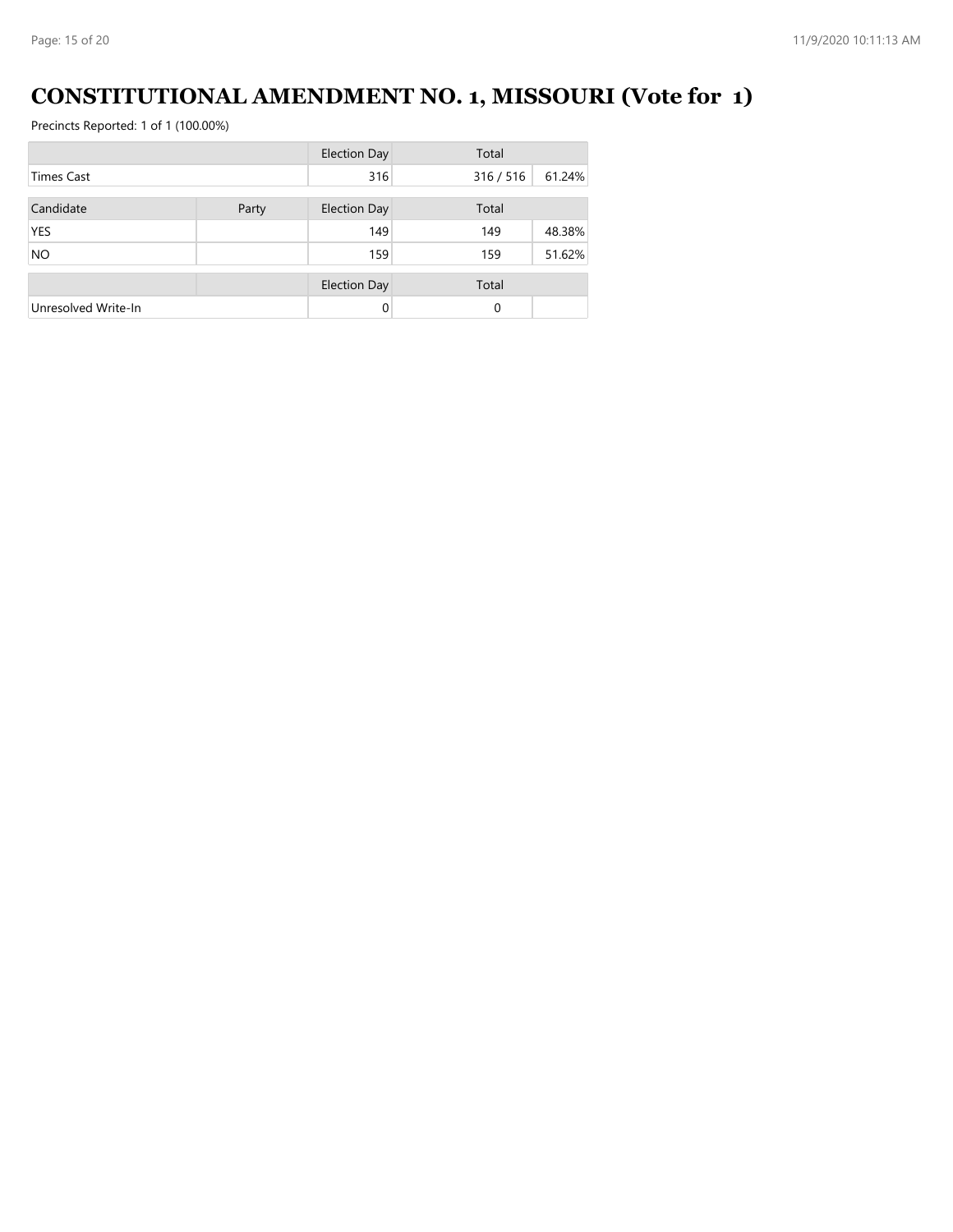# **CONSTITUTIONAL AMENDMENT NO. 3, MISSOURI (Vote for 1)**

|                     |       | <b>Election Day</b> | Total     |        |
|---------------------|-------|---------------------|-----------|--------|
| <b>Times Cast</b>   |       | 316                 | 316 / 516 | 61.24% |
| Candidate           | Party | <b>Election Day</b> | Total     |        |
| <b>YES</b>          |       | 171                 | 171       | 55.16% |
| <b>NO</b>           |       | 139                 | 139       | 44.84% |
|                     |       | <b>Election Day</b> | Total     |        |
| Unresolved Write-In |       | $\Omega$            | $\Omega$  |        |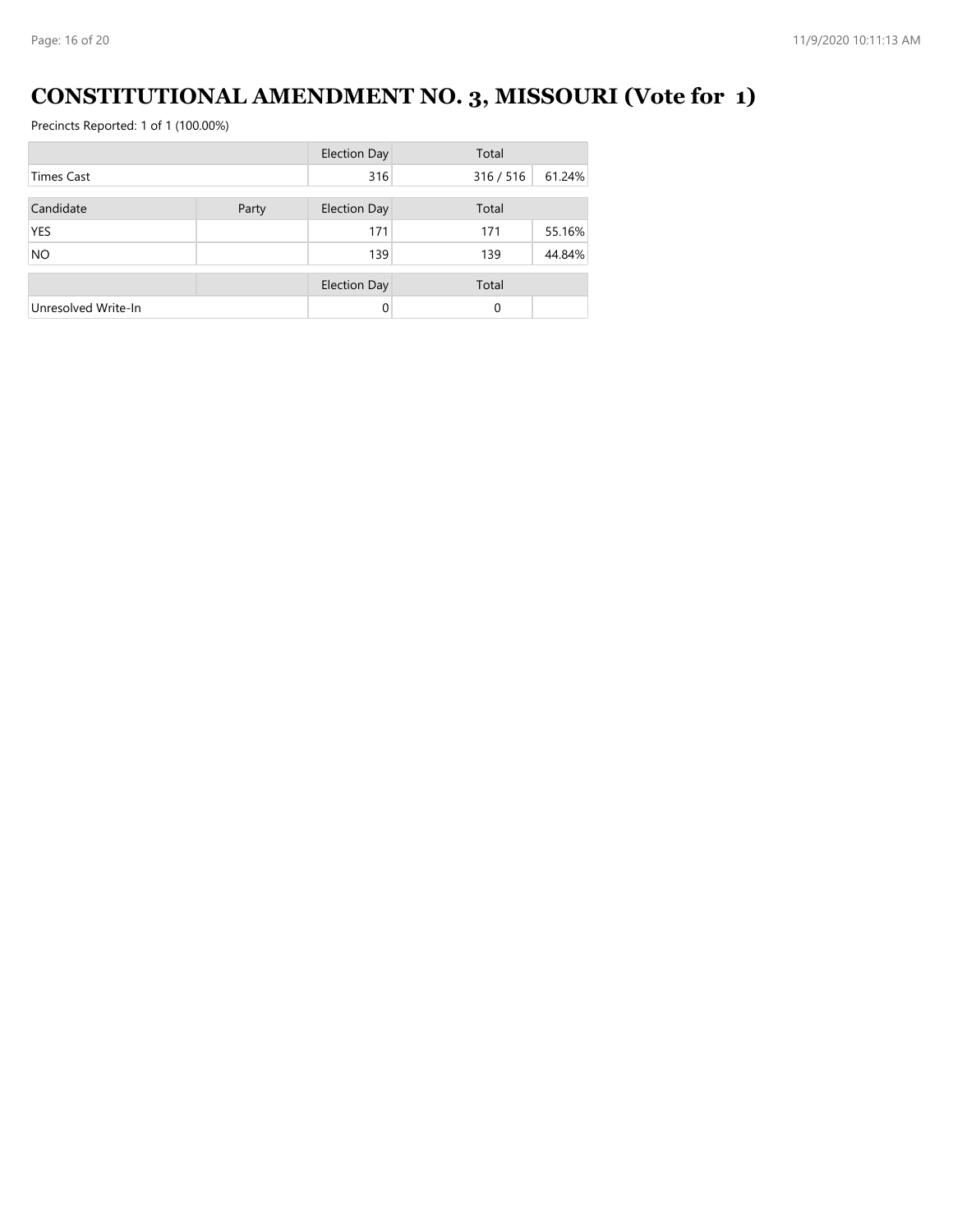#### **JUDGE(S) for MISSOURI SUPREME COURT, MISSOURI (BRECKENRIDGE) (Vote for 1)**

|                     |       | <b>Election Day</b> | Total     |        |
|---------------------|-------|---------------------|-----------|--------|
| <b>Times Cast</b>   |       | 316                 | 316 / 516 | 61.24% |
| Candidate           | Party | <b>Election Day</b> | Total     |        |
| <b>YES</b>          |       | 219                 | 219       | 77.11% |
| <b>NO</b>           |       | 65                  | 65        | 22.89% |
|                     |       | <b>Election Day</b> | Total     |        |
| Unresolved Write-In |       | 0                   | 0         |        |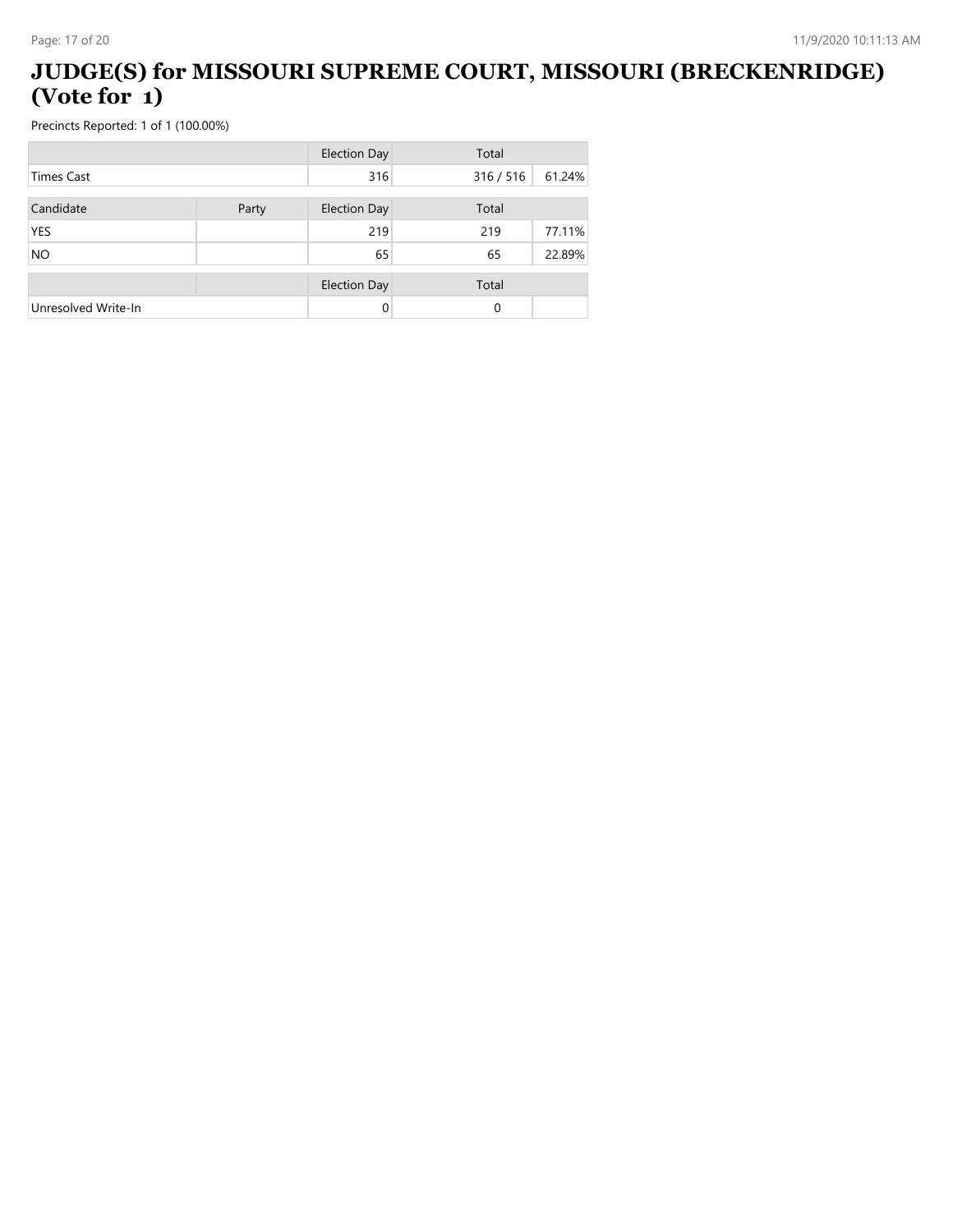#### **JUDGE(S) for MISSOURI COURT OF APPEALS, EASTERN DISTRICT, MISSOURI (ODENWALD) (Vote for 1)**

|                     |       | <b>Election Day</b> | Total     |        |
|---------------------|-------|---------------------|-----------|--------|
| <b>Times Cast</b>   |       | 316                 | 316 / 516 | 61.24% |
| Candidate           | Party | <b>Election Day</b> | Total     |        |
| <b>YES</b>          |       | 228                 | 228       | 80.00% |
| <b>NO</b>           |       | 57                  | 57        | 20.00% |
|                     |       | <b>Election Day</b> | Total     |        |
| Unresolved Write-In |       | $\Omega$            | 0         |        |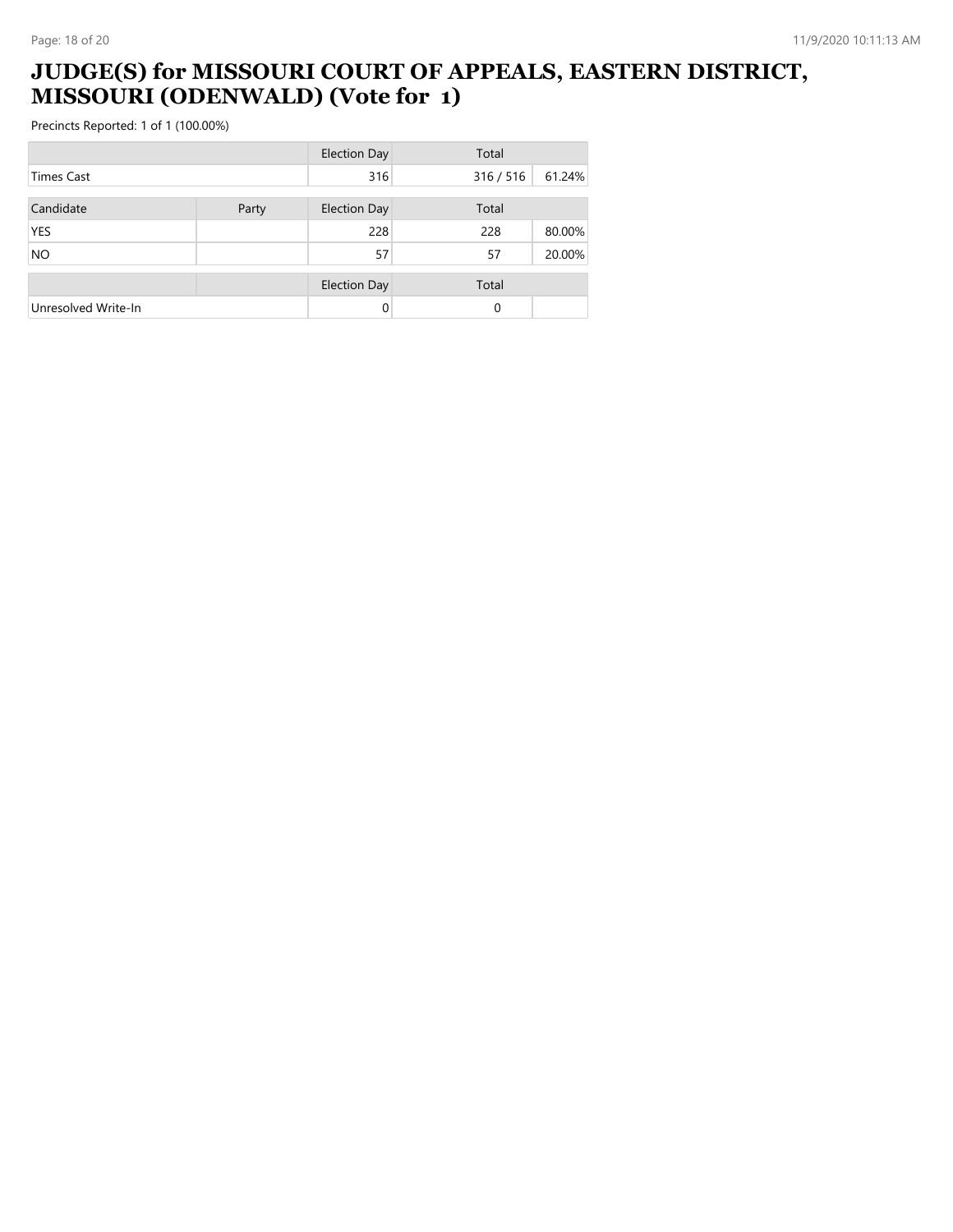#### **JUDGE(S) for MISSOURI COURT OF APPEALS, EASTERN DISTRICT, MISSOURI (RANSOM) (Vote for 1)**

|                     |       | <b>Election Day</b> | Total     |        |
|---------------------|-------|---------------------|-----------|--------|
| <b>Times Cast</b>   |       | 316                 | 316 / 516 | 61.24% |
| Candidate           | Party | <b>Election Day</b> | Total     |        |
| <b>YES</b>          |       | 230                 | 230       | 80.70% |
| <b>NO</b>           |       | 55                  | 55        | 19.30% |
|                     |       | <b>Election Day</b> | Total     |        |
| Unresolved Write-In |       | $\Omega$            | 0         |        |